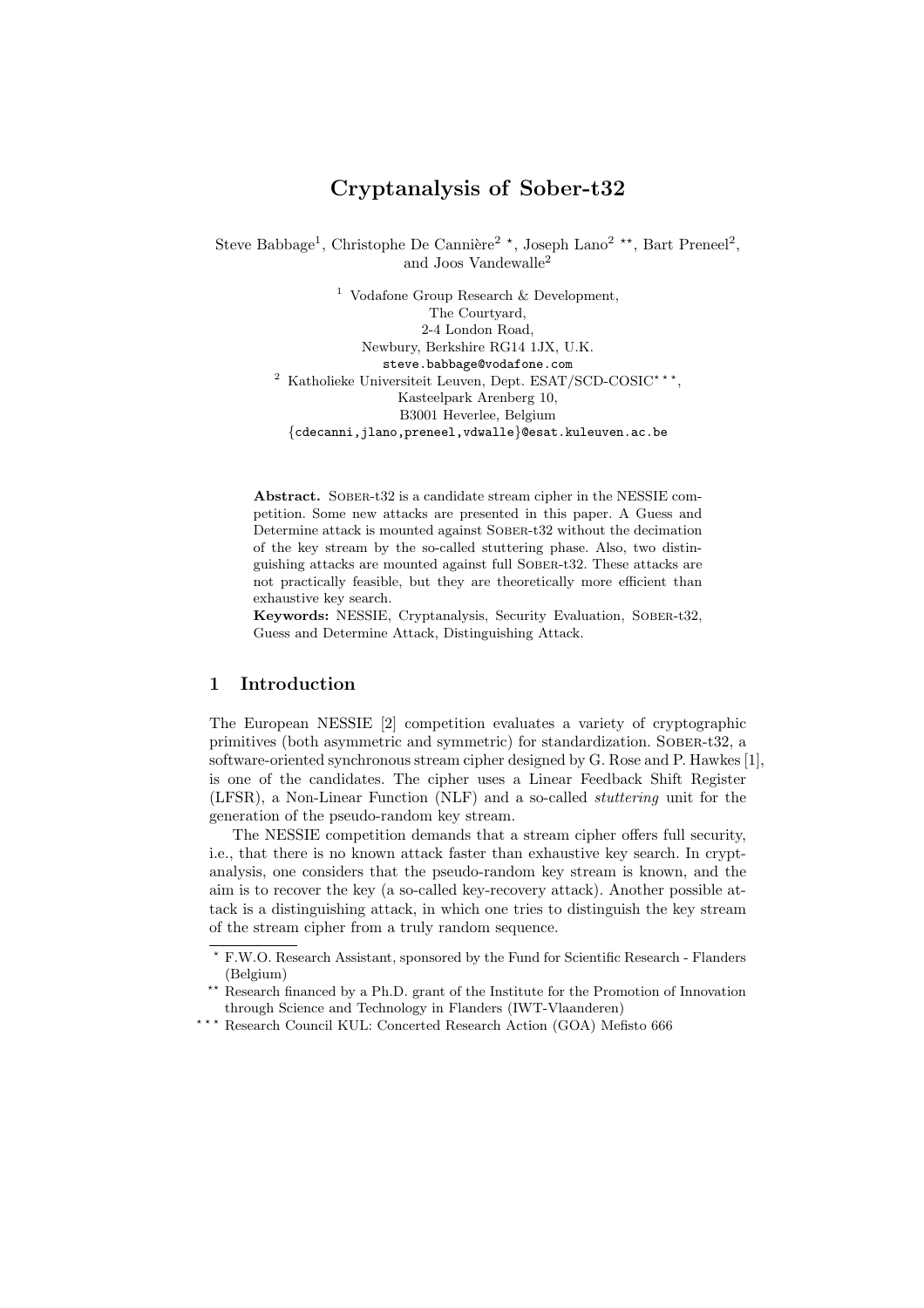In this paper, we will present new attacks on Sober-t32. The first attack is a Guess and Determine (GD) attack against unstuttered Sober-t32. This attack exploits a probabilistic factor in the design and appears to be faster than exhaustive search. This is not expected by the designers, as they state in [1]: Our analysis indicates that the combination of the LFSR and NLF appears to be sufficient to resist GD-attacks. The second type of attacks are distinguishing attacks. In [5], Ekdahl and Johansson mount distinguishing attacks on Sober-t16  $-$  a cipher very similar to SOBER-t32 – and on SOBER-t32 without the stuttering unit. In this paper, the attacks from [5] will be improved and distinguishing attacks on full Sober-t32 will be presented.

The outline of this paper is as follows: In Sect. 2, a description of SOBER-t32 is given. In Sect. 3, the GD attack is elaborated, based on a probabilistic factor in the design of Sober-t32. Finally, Sect. 4 presents two distinguishing attacks on Sober-t32.

### 2 Description of the Sober-t32 Stream Cipher

Sober-t32 is a word-oriented synchronous stream cipher. It uses 32-bit words and has a secret key of 256 bits. Sober-t16 is a very similar stream cipher that uses 16-bit words and has a 128-bit key.

In a synchronous stream cipher such as Sober-t32, the key stream is generated independently from the plaintext. The sender encrypts the plaintext by performing an XOR (exclusive or,  $\oplus$ ) operation between plaintext and key stream. The recipient can, if he knows the secret key, reconstruct the key stream and recover the plaintext by performing an XOR operation between the ciphertext and the key stream.

SOBER-t32 is based on 32-bit operations within the Galois Field  $GF(2^{32})$ . Every word  $a = (a_{31}, a_{30}, \ldots, a_1, a_0)$  is represented by a polynomial of degree less than 32:

$$
A = a_{31}x^{31} + \ldots + a_0x^0. \tag{1}
$$

When adding two words in  $GF(2^{32})$ , the polynomials are added and their coefficients are reduced modulo 2. This is the same as a bitwise XOR. For a multiplication, the polynomials are multiplied, the coefficients reduced modulo 2, and the resulting polynomial is reduced modulo a polynomial of degree 32. For SOBER-t32 the polynomial is:

$$
x^{32} + (x^{24} + x^{16} + x^8 + 1)(x^6 + x^5 + x^2 + 1).
$$
 (2)

SOBER-t32 consists of three main building blocks. First there is a *Linear* Feedback Shift Register (LFSR), which uses a recursion formula to produce a state sequence  $s_n$ . Next a *Non-Linear Function (NLF)* combines these words in a non-linear way to produce the NLF-stream  $v_n$ . Finally, the so-called *stutter*ing produces the key stream  $z_i$  by decimating the NLF-stream in an irregular fashion. All three parts are explained in detail below. An overview of the general structure of SOBER-t32 is shown in Fig. 1.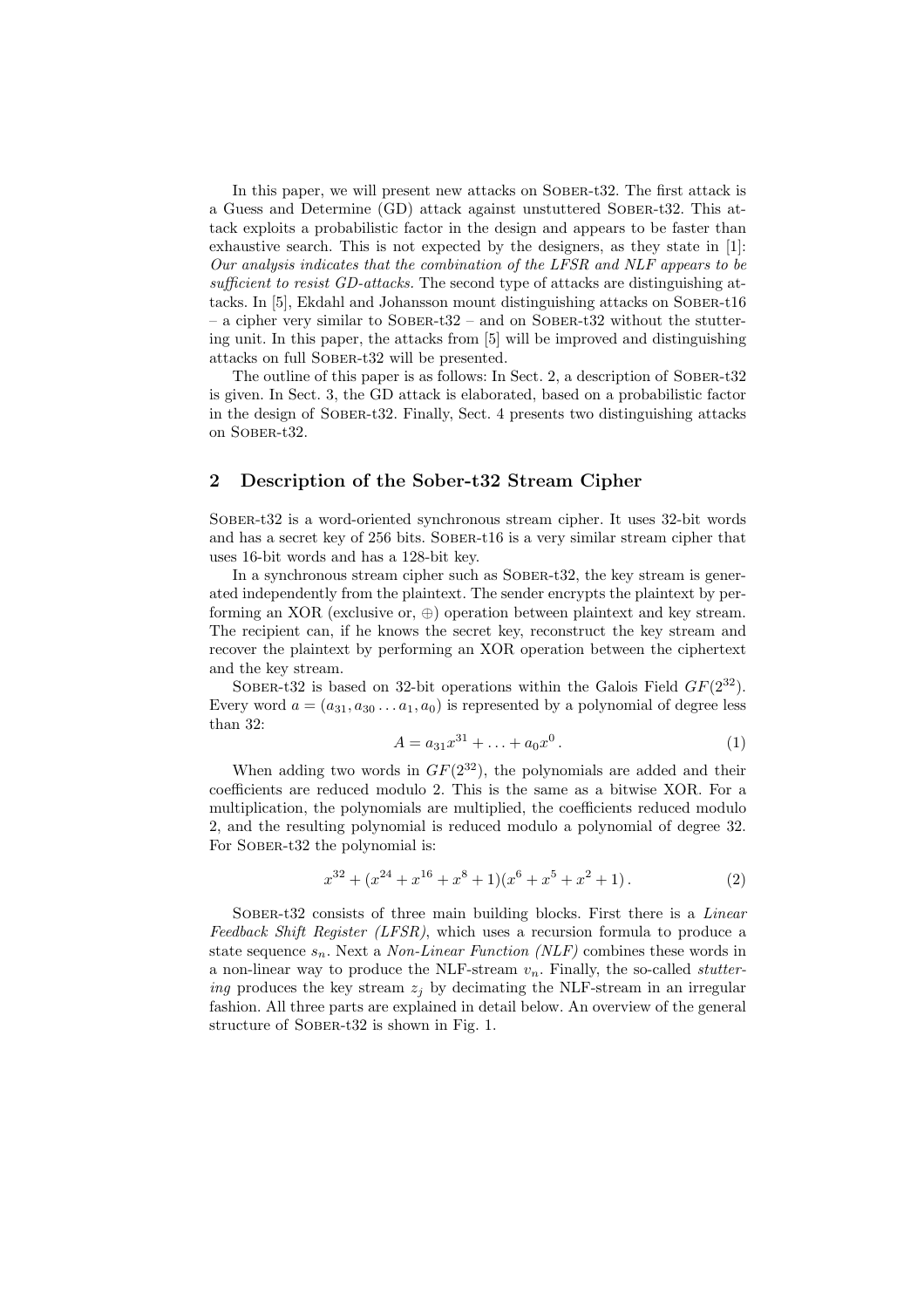

Fig. 1. Overall structure of SOBER-t32

### 2.1 The Linear Feedback Shift Register (LFSR)

The LFSR is a shift register of length 17, where every register contains one word. The internal memory is thus 544 bits. The state of the LFSR at a certain time t is respresented by the vector

$$
\overrightarrow{S}_t = (s_t, s_{t+1}, s_{t+2}, \dots s_{t+16}) = (r_0, r_1, r_2, \dots r_{16}).
$$
\n(3)

The next state of the LFSR is calculated by shifting the previous state one step, and calculating a new word  $s_{t+17}$  as a linear combination of the words in the LFSR. The word  $s_{t+17}$  is calculated as follows:

$$
s_{t+17} = s_{t+15} \oplus s_{t+4} \oplus \alpha \cdot s_t , \qquad (4)
$$

with  $\alpha = \texttt{C2DB2AA3}_x$ .

#### 2.2 The Non-Linear Function (NLF)

At any time t, the NLF takes five words from the LFSR state and calculates one output, called  $v_t$ . This output can be written as:

$$
v_t = ((f(s_t \boxplus s_{t+16}) \boxplus s_{t+1} \boxplus s_{t+6}) \oplus K) \boxplus s_{t+13}.
$$
 (5)

In this equation,  $K$  is a word that is determined during the initialization of the LFSR,  $\boxplus$  denotes addition modulo  $2^{32}$  and f is a non-linear function. The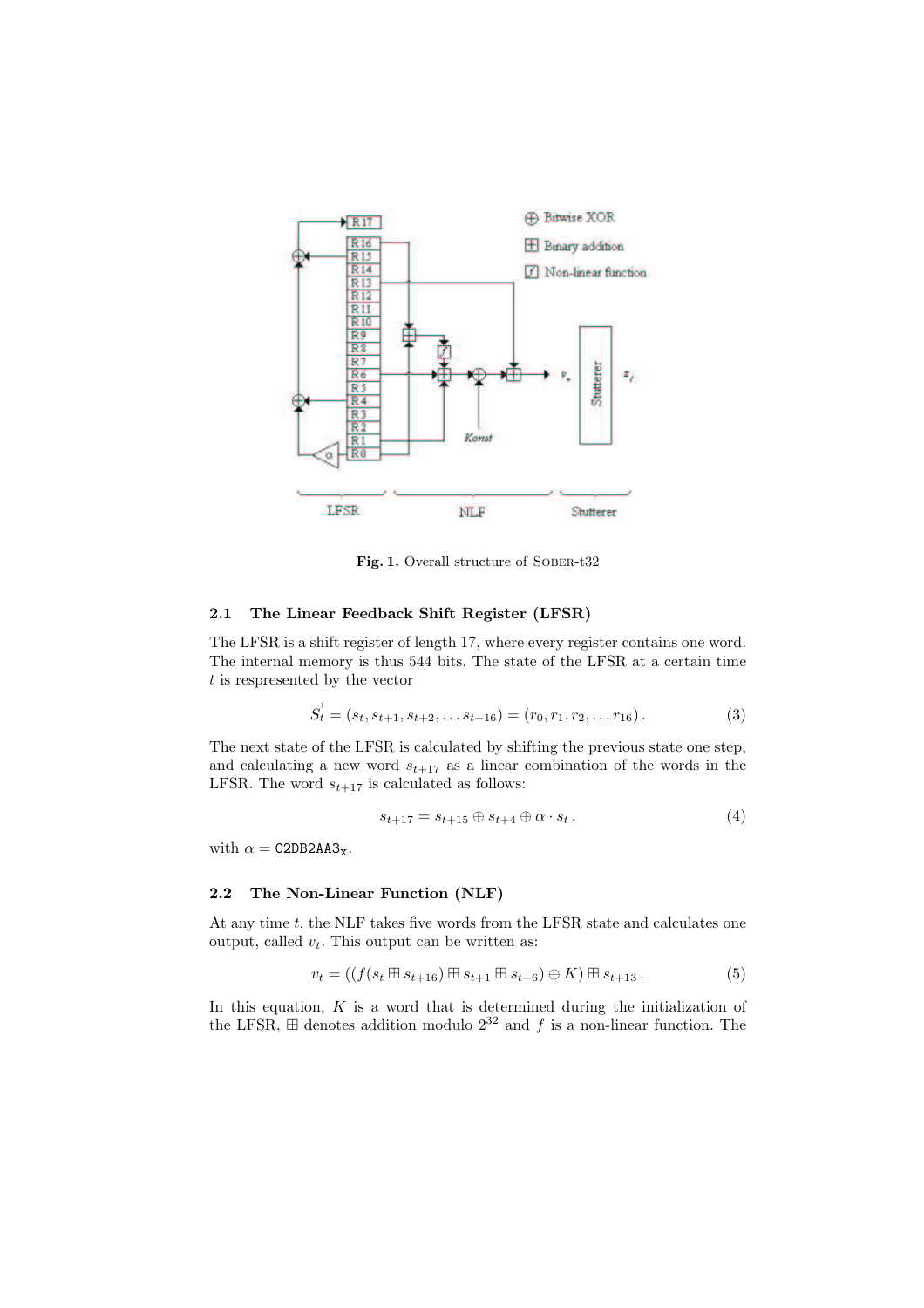structure of the function  $f$  is shown in Fig. 2. First, the word is partitioned into the Most Significant Byte (MSB) and the three remaining bytes. The MSB is used as an input to a substitution box (S-box), which outputs 32 bits. Of these, the MSB becomes the MSB of the output, and the three remaining bytes are XORed with the three remaining bytes of the input word to form the rest of the output word.



Fig. 2. Structure of the function  $f$ 

It is important to notice that the S-box only uses the MSB as an input. This implies that most of the non-linearity is caused by the MSB. One can see that any differential in the less significant bits goes straight through the f-function, and that the MSB of the output is solely determined by the MSB of the input (and vice-versa). The f-function can be written as:

$$
f(a) = SBOX(a_{MSB}) \oplus (0||a_R). \tag{6}
$$

In this equation,  $a_R$  respresents the three remaining bytes of a 32-bit word  $a$ , thus without the MSB.

#### 2.3 The Stuttering

The output of the NLF is used as the input for the stuttering phase. The stuttering decimates the stream in an irregular fashion. The first output of the NLF is taken as the first Stutter Control Word (SCW). This SCW is divided into pairs of bits, called dibits. The value of these dibits determines what happens with the following words, as explained in Table 1.

The constant C is  $6996C53A_{\mathbf{x}}$ , and C' is the bitwise complement of C. When all dibits have been used, the next word from the NLF-stream is taken as the next SCW. In this way, the stuttering allows only about 48% of the NLF-stream words to go to the key stream.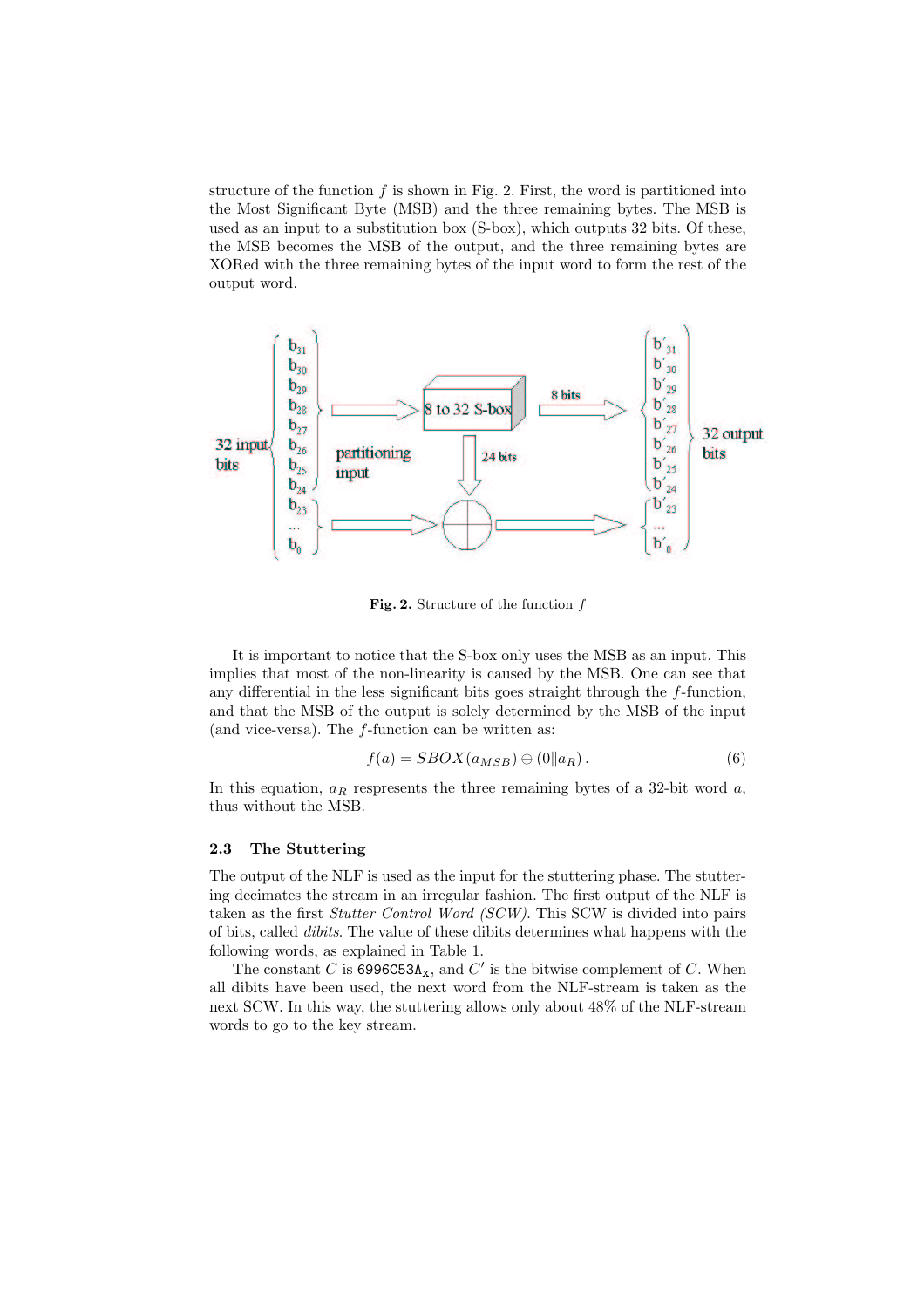Table 1. The possible actions of the stuttering unit as a function of the dibit

| dibit action                                                      |
|-------------------------------------------------------------------|
| 00 The next word is excluded from the key stream.                 |
| 01 The next word is XORed with $C$ , and goes to the key stream,  |
| the word after that is excluded from the key stream.              |
| 10 The next word is excluded from the key stream,                 |
| the word after that goes to the key stream.                       |
| 11 The next word is XORed with $C'$ , and goes to the key stream. |

# 3 A Guess and Determine Atttack on Unstuttered Sober-t32

In a standard Guess and Determine attack, some words of the LFSR are guessed and the remaining words are determined by exploiting the LFSR and NLF equations. In [3], Bleichenbacher *et al.* describe a GD attack on SOBER-II which also applies to SOBER-t32 and has a complexity of  $2^{320}$ . De Cannière [4] improves this attack to  $2^{304}$ .

In this section, the weakness of the NLF, as explained in Sect. 2.2, will be exploited to elaborate a better GD attack. First a simplified attack will be presented, where the carry bits are not taken into account. Next the real attack will be presented. Finally, the attack will be improved in different ways.

#### 3.1 Attack without Carry Bits

First, we will rewrite the equation of the NLF (5) by separating the MSB and the three other bytes and by using (6). This yields the following equation:

$$
v_t = \frac{(((SBOX(s_{t,MSB} \boxplus s_{t+16,MSB} \boxplus o_1) \oplus (0 \| s_{t,R} \boxplus s_{t+16,R})) \boxplus s_{t+1} \boxplus s_{t+6}) \oplus (0 \| s_{t,R} \boxplus s_{t+16,R})
$$

(7)

In this equation,  $o_1$  represents the carry bit towards the MSB. Under the assumption that the MSB of  $K$  is zero, this equation can be split up in two separate parts:

$$
\begin{cases}\nv_{t,MSB} = \frac{((SBOX_1(s_{t,MSB} \boxplus s_{t+16,MSB} \boxplus o_1)) \boxplus s_{t+1,MSB} \boxplus s_{t+6,MSB})}{\boxplus s_{t+13,MSB} \boxplus o_2} \\
v_{t,R} = \frac{(((SBOX_2(s_{t,MSB} \boxplus s_{t+16,MSB} \boxplus o_1) \oplus (s_{t,R} \boxplus s_{t+16,R}))}{\boxplus s_{t+1,R} \boxplus s_{t+6,R}) \oplus K_R) \boxplus s_{t+13,R} .\n\end{cases} (8)
$$

In this equation,  $SBOX_1$  represents the MSB of the output of the S-box, and  $SBOX<sub>2</sub>$  the three remaining bytes of the S-box output.  $o<sub>2</sub>$  represents the carry bits from the additions.

Especially the first equation is interesting. Given the value of the MSB of  $s_t$ ,  $s_{t+1}$ ,  $s_{t+6}$  and  $s_{t+13}$ , the value of the MSB of the key stream  $v_t$  and the value of the carry bits  $o_1$  and  $o_2$ , it is possible to calculate the MSB of  $s_{t+16}$ .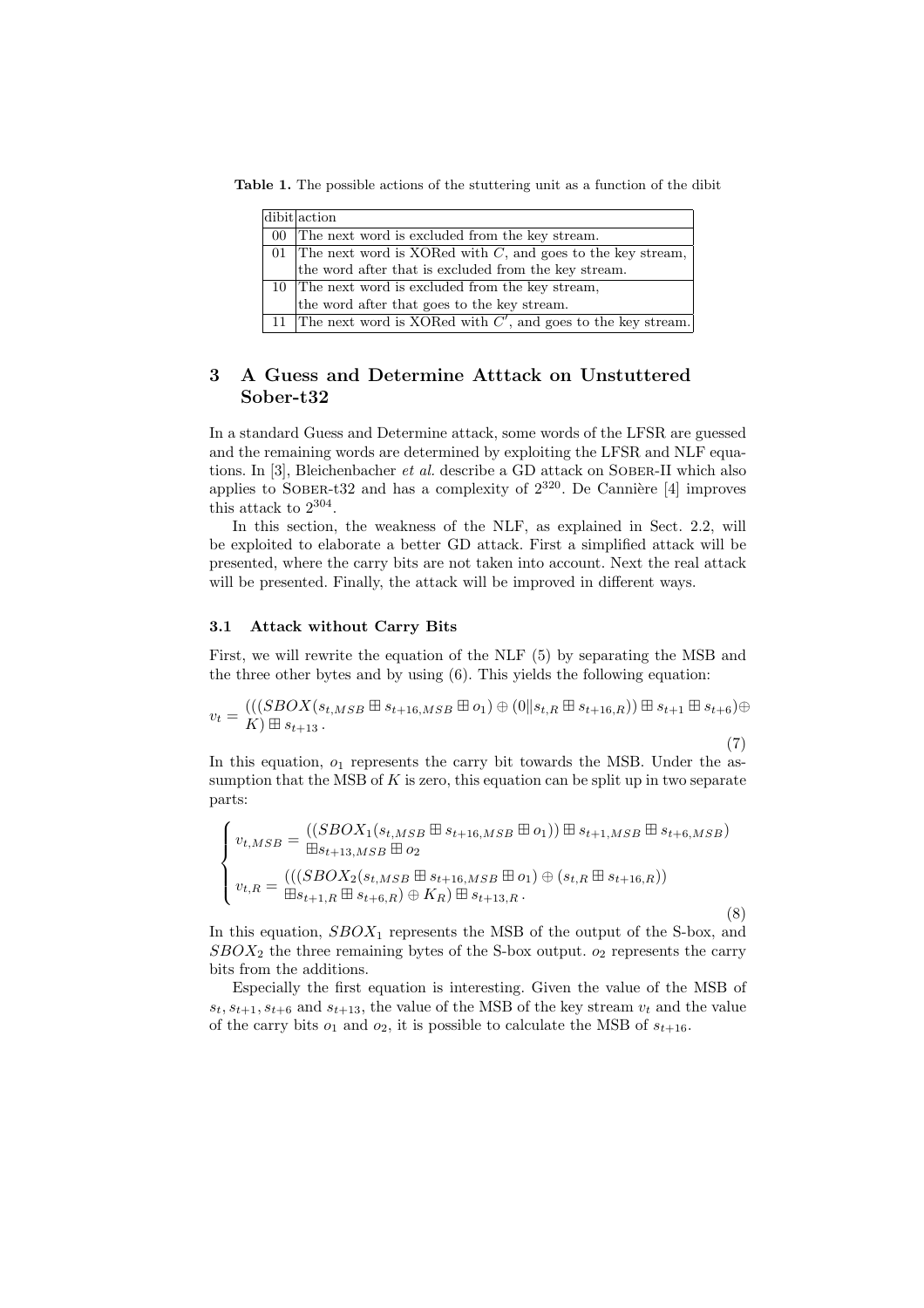For the moment, the carry bits are not taken into account. Now the attack starts. First, the MSB of the first 16 words of the LFSR  $(s_t, s_{t+1}, s_{t+2} \ldots s_{t+15})$ are guessed, a total of 128 bits. Knowing these, together with the key stream  $v_t$ , it is possible to calculate the MSB of  $s_{t+16}, s_{t+17}, s_{t+18}, s_{t+19}, \ldots$ 

The LFSR will now be clocked a few times. We get a system of linear equations in bits, where the unknowns are the 24 least significant bits of every word that appears in the LFSR. Meanwhile, at every iteration a number of linear equations is obtained. These equations are the following:

- $-$  At every iteration, we get 32 new linear equations from the derivation of the new LFSR word. In fact, the linear recurrence over  $GF(2^{32})$  is equivalent to 32 bit-wise LFSR's (see [6]). These LFSR's all have the same linear recurrence, which is given in [7].
- We also get an extra linear equation per iteration in the least significant bit. As the input to the S-box is known, one can easily see that the following equation holds for the least significant bit:

$$
v_t^0 = SBOX^0(s_{t,MSB} \boxplus s_{t+16,MSB} \oplus o_1) \oplus s_t^0 \oplus s_{t+16}^0 \oplus s_{t+1}^0 \oplus s_{t+6}^0 \oplus K^0 \oplus s_{t+13}^0
$$
\n(9)

In this equation, the superscript  $\delta$  stands for the least significant bit of the word. This equation is perfectly linear. We also get one such equation before iterating: before the LFSR is clocked, we already get such an equation from the initial state.

After clocking the LFSR k times,  $32 \cdot k + k + 1 = 33 \cdot k + 1$  linear equations are obtained. The remaining unknowns in these equations are:

- The value of the 24 least significant bits of  $s_t, s_{t+1}, s_{t+2} \ldots s_{t+16}$ .
- The value of the least significant bit of  $K$ .
- The value of the 24 least significant bits of the new word at each iteration.

After k iterations, the total is  $24 \cdot 17 + 1 + 24 \cdot k = 24 \cdot (17 + k) + 1$  unknowns.

In order to obtain a solvable set of equations, the number of equations must be larger than the number of unknowns:

$$
33 \cdot k + 1 \ge 24 \cdot (17 + k) + 1 \Longleftrightarrow k \ge 45.33. \tag{10}
$$

Remark that the attack recovers the whole state of the cipher, except for the  $23$  remaining bits of  $K$ . However, once the attack is finished, these can be recovered easily from the second equation of (8).

In order to evaluate the complexity of the attack, one should consider the number of bits that has to be guessed. The following bits should be guessed:

- The MSB of  $s_t, s_{t+1}, s_{t+2} \ldots s_{t+15}$ , a total of 128 bits.
- $-$  The MSB of  $K$ . In fact, this MSB will always be assumed to be zero. This assumption can be seen to be equivalent to guessing the MSB of  $K$ : It is possible to mount the attack on a number of different key streams until we get a key stream in which the MSB of  $K$  is zero.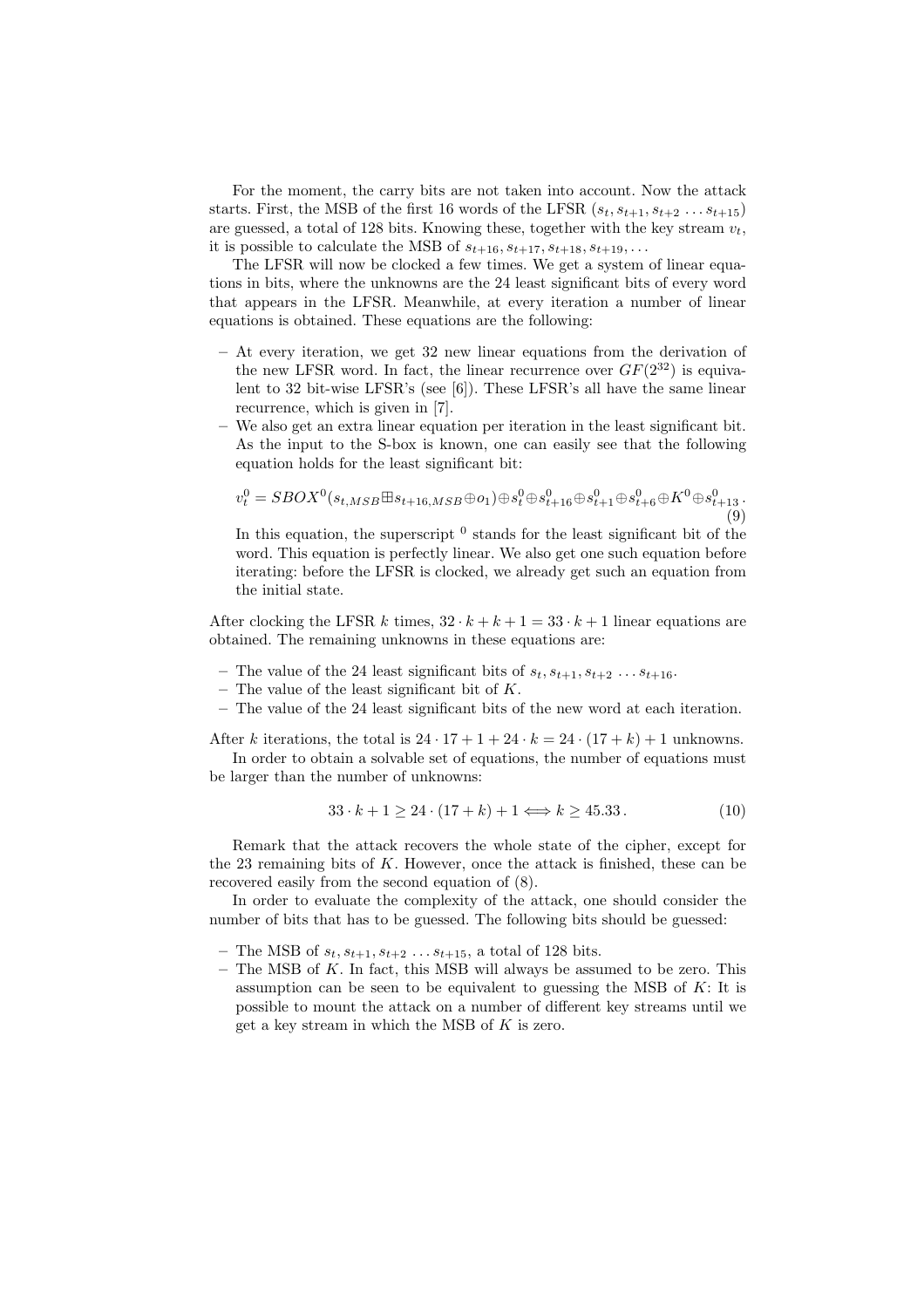This means guessing 136 bits in total, which implies a complexity of  $2^{136}$ . It should be noted that solving the set of equations does not increase the complexity of the attack: We know in advance the linear equations relating the deduced bits to the initial state bits, so we can precompute the inverse matrix and all we have to do is a matrix multiplication.

Of course, we have not taken into account the carry bits that are unknown to us. In the next section, we will take the carry bits into account and show the complexity of the full attack.

#### 3.2 Taking Account of the Carry Bits

In the previous section, we have assumed that the carry bits are known. In reality we will also have to guess these carry bits. Carry bits are not purely random, the distribution of their value is non-uniform. One can take advantage of this by first trying to guess the more probable values. The number of times we have to guess on average will be well approximated by the entropy, as this equals the amount of information that is present in the carry bits.

The Entropy of the Carry Bits. The entropy of the carry bits  $o_1$  and  $o_2$  can be derived theoretically. This is done in Appendix A. It is shown there that the entropy of  $o_1$  is 1, and that the entropy of  $o_2$  is 1.65.

Complexity of the Full Attack. The full attack requires guessing the following bits:

- The 136 bits that had to be guessed in the attack without carry bits.
- The carry bits, a total of  $47 \cdot (1 + 1.65) = 124.55$  bits. (That is, the number of iterations plus one. This extra guess comes from determining  $s_{t+16}$ : there is no iteration here, but these carry bits also have to be guessed.)

This means a total of 260.55 bits. The complexity of the attack is thus  $2^{260.55}$ . This is only a little above the complexity of doing an exhaustive search for the 256-bit key. In the following section, a number of improvements will be presented in order to get the complexity below that of exhaustive key search.

#### 3.3 Further Improvements

Instead of assuming that the 8 most significant bits of K are zero, one could also assume that the nine most significant bits of  $K$  are zero. This will lower the entropy of the carry bit  $o_2$ . It can be calculated that the new entropy for  $o_2$  is 1.48. Now we can recalculate the total complexity for the attack with the procedure described above. We get a complexity of  $2^{253.56}$ .

We can also assume that the 10 most significant bits of  $K$  are zero. The entropy of  $o_2$  is then 1.43, and the complexity of the attack is  $2^{252.21}$ .

Another improvement would be to guess the carry bits of several rounds together. The entropy of the carry bit in  $(s_0 + s_{16})$  is 1; and the entropy of the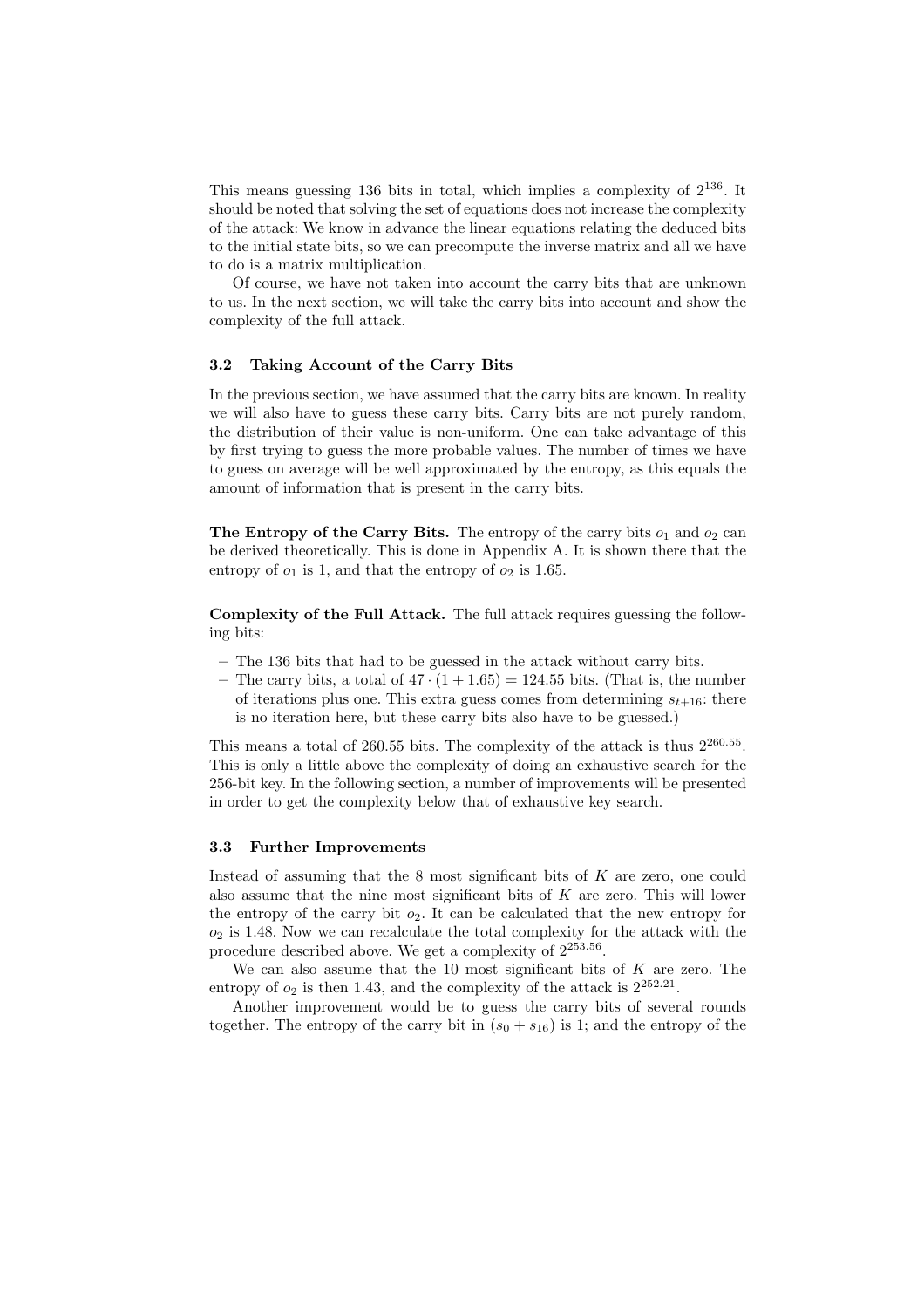carry bit in  $(s_{16} + s_{32})$  is also 1. The entropy of the two together is 1.92 however. If we take  $(s_0 + s_{16})$ ,  $(s_{16} + s_{32})$  and  $(s_{32} + s_{48})$  together, the entropy is 2.83. There is scope for more improvements of this sort.

Another possible improvement would be to use all relations in the NLF, so not only the linear ones. This approach is described in App. B. The complexity of this approach is not well understood and requires further research.

### 4 Distinguishing Attacks

At FSE 2002, P. Ekdahl and T. Johansson presented distinguishing attacks on full SOBER-t16 and on unstuttered SOBER-t32 [5]. In this section, both attacks will be adapted to obtain two distinguishing attacks on full SOBER-t32.

#### 4.1 Extending the Attack on Unstuttered Sober-t32 to Full Sober-t32

In this section, the attack on unstuttered Sober-t32, described by P. Ekdahl and T. Johansson in [5], is adapted so that it also works on full Sober-t32. First an overview of the attack on unstuttered SOBER-t32 will be given. For a complete description we refer to [5]. Then the attack on full Sober-t32 will be described.

The Attack on Unstuttered Sober-t32. The attack starts by linearizing the equation of the NLF (5):

$$
v_t = \left[ s_t \oplus s_{t+1} \oplus s_{t+6} \oplus s_{t+13} \oplus s_{t+16} \right] \oplus w_t = \Omega_t \oplus w_t. \tag{11}
$$

Then it will be argued that the noise  $w_t$ , introduced by this approximation, has a biased distribution.

In the next step, a new linear recurrence is obtained by repetitive squaring of the LFSR equation (4):

$$
s_{t+\tau_5} \oplus s_{t+\tau_4} \oplus s_{t+\tau_3} \oplus s_{t+\tau_2} \oplus s_{t+\tau_1} \oplus s_t = 0, \qquad (12)
$$

with  $\tau_1 = 11$ ,  $\tau_2 = 13$ ,  $\tau_3 = 4 \cdot 2^{32} - 4$ ,  $\tau_4 = 15 \cdot 2^{32} - 4$  and  $\tau_5 = 17 \cdot 2^{32} - 4$ . This linear recurrence is valid for each bit position individually.

Then the XOR between two adjacent bits in the stream  $v_t$  are considered:

$$
v_t[i] \oplus v_t[i-1] = \Omega_t[i] \oplus \Omega_t[i-1] \oplus w_t[i] \oplus w_t[i-1]. \tag{13}
$$

The distribution  $F[i]$  of  $w_t[i] \oplus w_t[i-1]$  is then calculated. Simulation indicates that this distribution is quite biased. The largest bias was found for the XOR of bit 29 and 30. The bias depends on the corresponding bits of  $K$ , and for bit 29 and bit 30 it is at least  $\epsilon_{30} = 0.0052$ .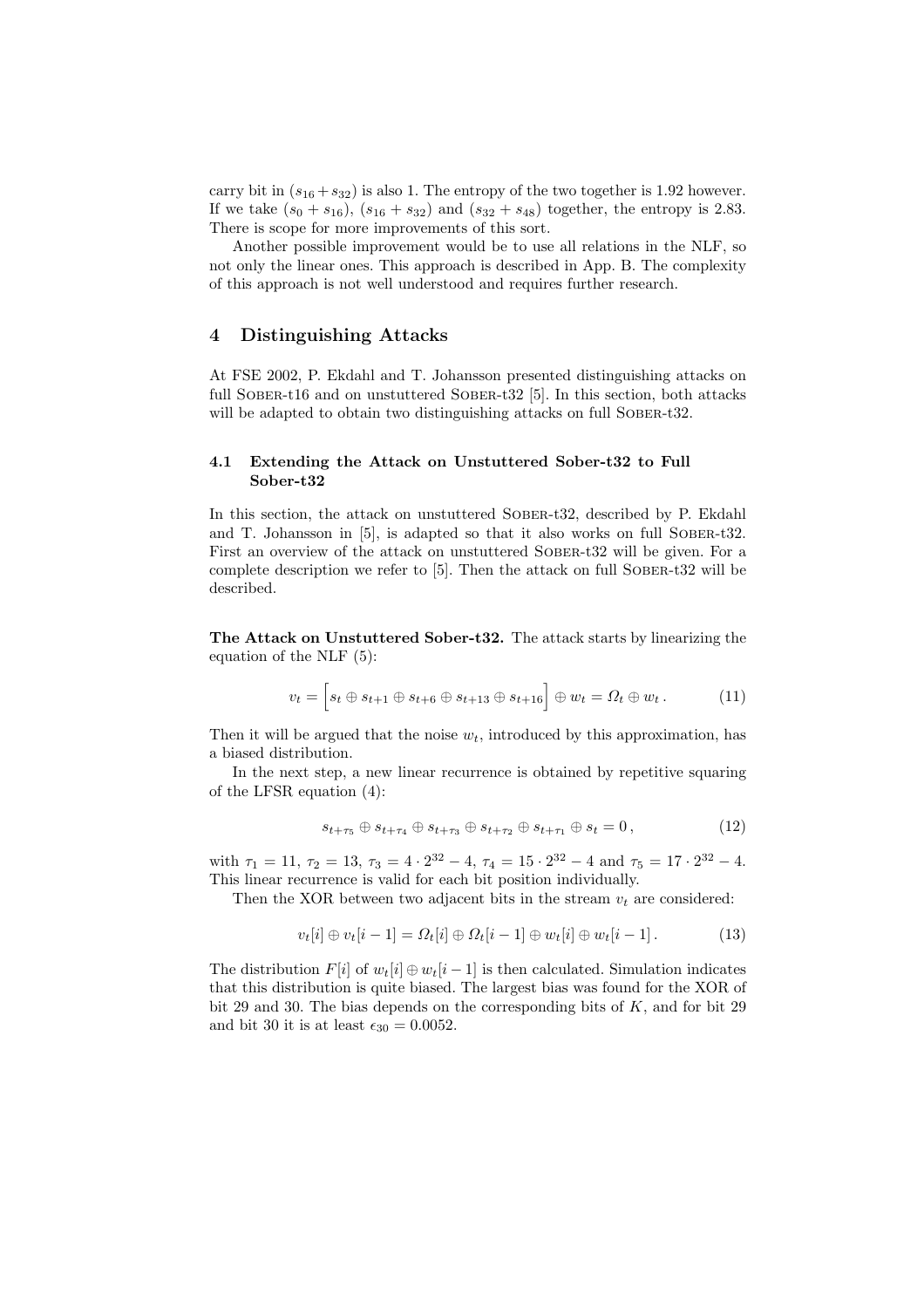Now, given the NLF-stream  $v_0, v_1, \ldots v_{N-1}$ , the linear recurrence (12) can be used to calculate

$$
v_{t+\tau_5} \oplus v_{t+\tau_4} \oplus v_{t+\tau_3} \oplus v_{t+\tau_2} \oplus v_{t+\tau_1} \oplus v_t = \Omega_{t+\tau_3} \oplus w_{t+\tau_3} \oplus \Omega_{t+\tau_2} \oplus w_{t+\tau_2} \oplus w_{t+\tau_2} \oplus (14)
$$
  

$$
\Omega_{t+\tau_1} \oplus w_{t+\tau_1} \oplus \Omega_t \oplus w_t,
$$

where the sum of all  $\Omega_i$  terms is zero because of (12). This equation can be rewritten as:

$$
v_{t+\tau_5} \oplus v_{t+\tau_4} \oplus v_{t+\tau_3} \oplus v_{t+\tau_2} \oplus v_{t+\tau_1} \oplus v_t = \bigoplus_{j=0}^5 w_{t+\tau_j}.
$$
 (15)

The left hand side of this equation is noted as  $V_t$ , the right hand side as  $W_t$ . It is now possible to calculate the following probability:

$$
P(V_t[i] \oplus V_t[i-1] = 0) = P(W_t[i] \oplus W_t[i-1] = 0) = \frac{1}{2} + 2^5 \epsilon_i^6.
$$
 (16)

The final correlation probability for the six independent key stream positions can then be obtained for  $i = 30$ :

$$
p_0 = P(V_t[30] \oplus V_t[29] = 0) = \frac{1}{2} + 2^5(0.0052)^6 \approx \frac{1}{2} + 2^{-40.5}.
$$
 (17)

In order to distinguish this nonuniform distribution  $P_0$  from a uniform source  $P_U$ , the Chernoff information between the two distributions is calculated:

$$
C(P_0, P_U) = -\min_{0 \le \lambda \le 1} \log_2 \sum_x P_0^{\lambda}(x) P_U^{1-\lambda}(x) \approx 2^{-81.5}.
$$
 (18)

In order to obtain an error probability of  $P_e = 2^{-32}$ ,  $N = 2^{86.5}$  samples from the key stream are needed. Each sample spans  $\tau_5 = 17 \cdot 2^{32} \approx 2^{36}$  bits, so in total  $N + \tau_5 \leq 2^{87}$  words from the NLF-stream are needed to distinguish unstuttered SOBER-t32 from a uniform source.

The Attack on Full Sober-t32. This distinguishing attack requires the words  $v_t$ ,  $v_{11}$ ,  $v_{13}$ ,  $v_{4\cdot2^{32}-4}$ ,  $v_{15\cdot2^{32}-4}$  and  $v_{17\cdot2^{32}-4}$  from the NLF-stream. Our aim is to find these words in the key stream  $z_i$ , i.e., after the stuttering. One might think that the probability of guessing the right positions for the large values  $4 \cdot 2^{32} - 4$ ,  $15 \cdot 2^{32} - 4$  and  $17 \cdot 2^{32} - 4$  will be so small that the distinguishing attack will no longer be successful. In this section we will show that this is not the case.

First of all, an expression is derived for the probability that a particular word will be at its most probable position in the key stream. A key stream word  $z_i$ is taken, and this word comes from the word  $v_t$  in the NLF-stream. Then the probability is calculated that the following words appear at their most probable position in the key stream.

The most probable position of  $v_{t+11}$  in the key stream is  $z_{i+6}$ . Simulations indicate that the probability that this is a correct guess is 21.7%. The most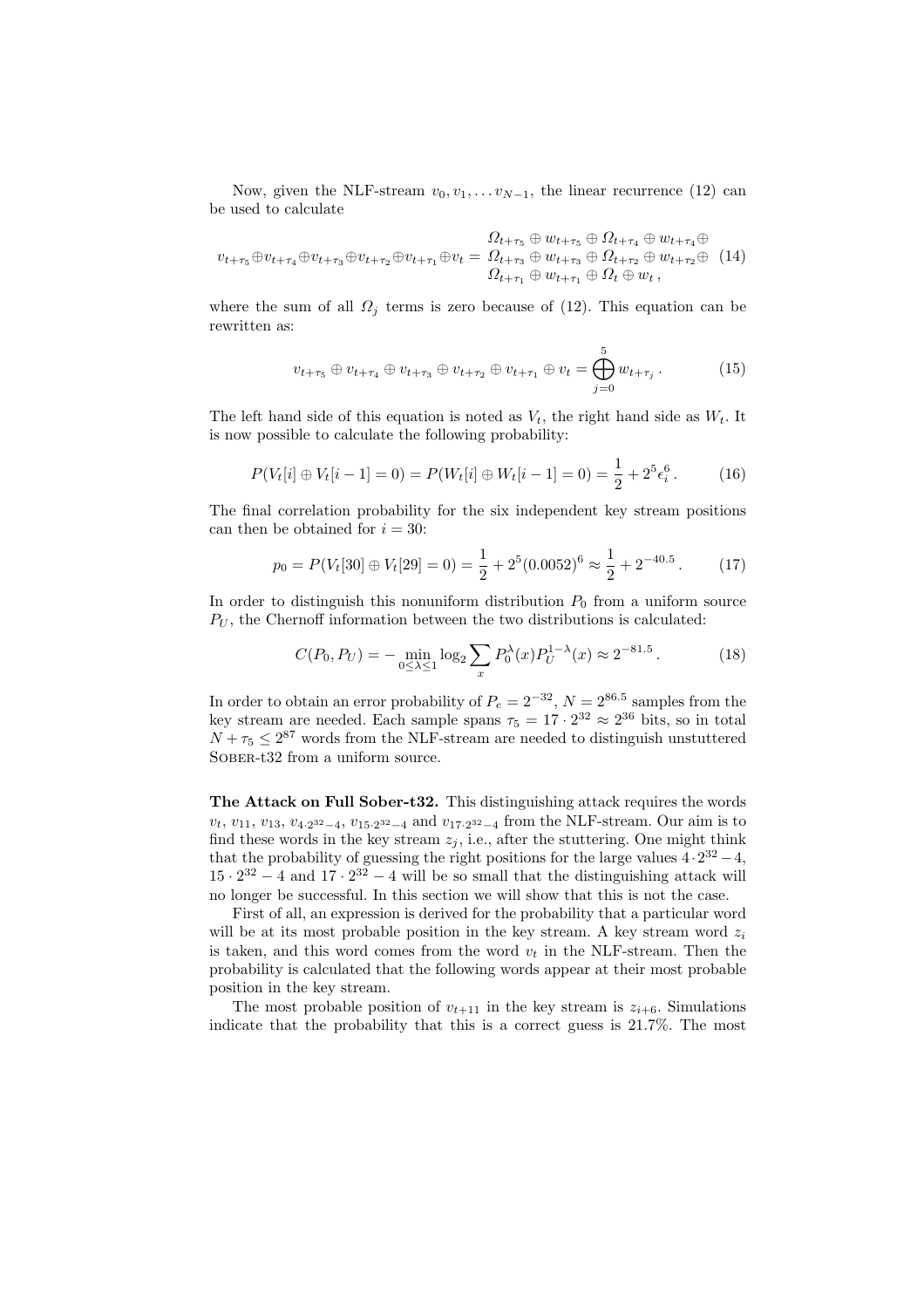probable position of  $v_{t+13}$  in the key stream is  $z_{i+7}$ . Simulations indicate that the probability that this is a correct guess is 19.8%.

For the remaining three words, the situation is more complex. The probabilities will be calculated through a theoretical deduction. For the  $n$ -th word that goes to the stuttering unit, it can be expected that  $\lfloor \frac{n}{25} \rfloor$  stutter control words (SCW) have been used before. Of all the remaining (non-SCW) words, 50% are expected to go to the key stream. The most probable position in the key stream of the word  $v_n$  is thus:

$$
E[position(v_n)] = \frac{n - \lfloor \frac{n}{25} \rfloor}{2}.
$$
 (19)

In order to calculate the probability that the word  $v_n$  will be at this most probable position, we will first calculate the probability that the  $n$ -th SCW appears at its most probable position in the NLF-stream. This probability is easier to calculate theoretically, and it is easy to see that the asymptotical behaviour of both values will be the same.

Two dibits, 00 and 11, determine what is going to happen with the next word. The two other dibits, 01 and 10, determine the stuttering of the two following words. As every dibit appears with the same probability, it is expected that a dibit uses 1.5 words of the NLF-stream on average.

A SCW gives 16 dibits and uses thus an average of 24 words. Because the SCW is also coming from the NLF-stream, it is expected that the n-th SCW is at the position  $25n$  of the NLF-stream. The probability that the *n*-th SCW is indeed on this position, is equal to the probability that  $n$  SCW's determine the stuttering of exactly 24n words from the NLF-stream. This means that half of the 16n dibits should determine the stuttering of one word, the other half should determine the stuttering of two words. This probability can be expressed as follows:

$$
P(position(SCW[n]) = 25n) = {16n \choose 8n} (\frac{1}{2})^{8n+8n} = \frac{16n!}{(8n!)^2 \cdot 2^{16n}}.
$$
 (20)

This equation can be approximated by using the Stirling equation for large faculties: √

$$
n! \approx \sqrt{2\pi n} \cdot n^n \cdot e^{-n} \,. \tag{21}
$$

This gives the following equation:

$$
P(position(SCW[n]) = 25n) \approx \frac{\sqrt{2\pi 16n} \cdot (16n)^{16n} \cdot e^{-16n}}{(\sqrt{2\pi 8n} \cdot (8n)^{8n} \cdot e^{-8n})^2 \cdot 2^{16n}} = \frac{1}{\sqrt{8\pi n}}. (22)
$$

Simulation shows that this equation is a very good approximation.

When this line of reasoning is reversed, we see that the probability that the  $25n$ -th word of the NLF-stream will be the *n*-th SCW, is also proportional to  $1/\sqrt{n}$ .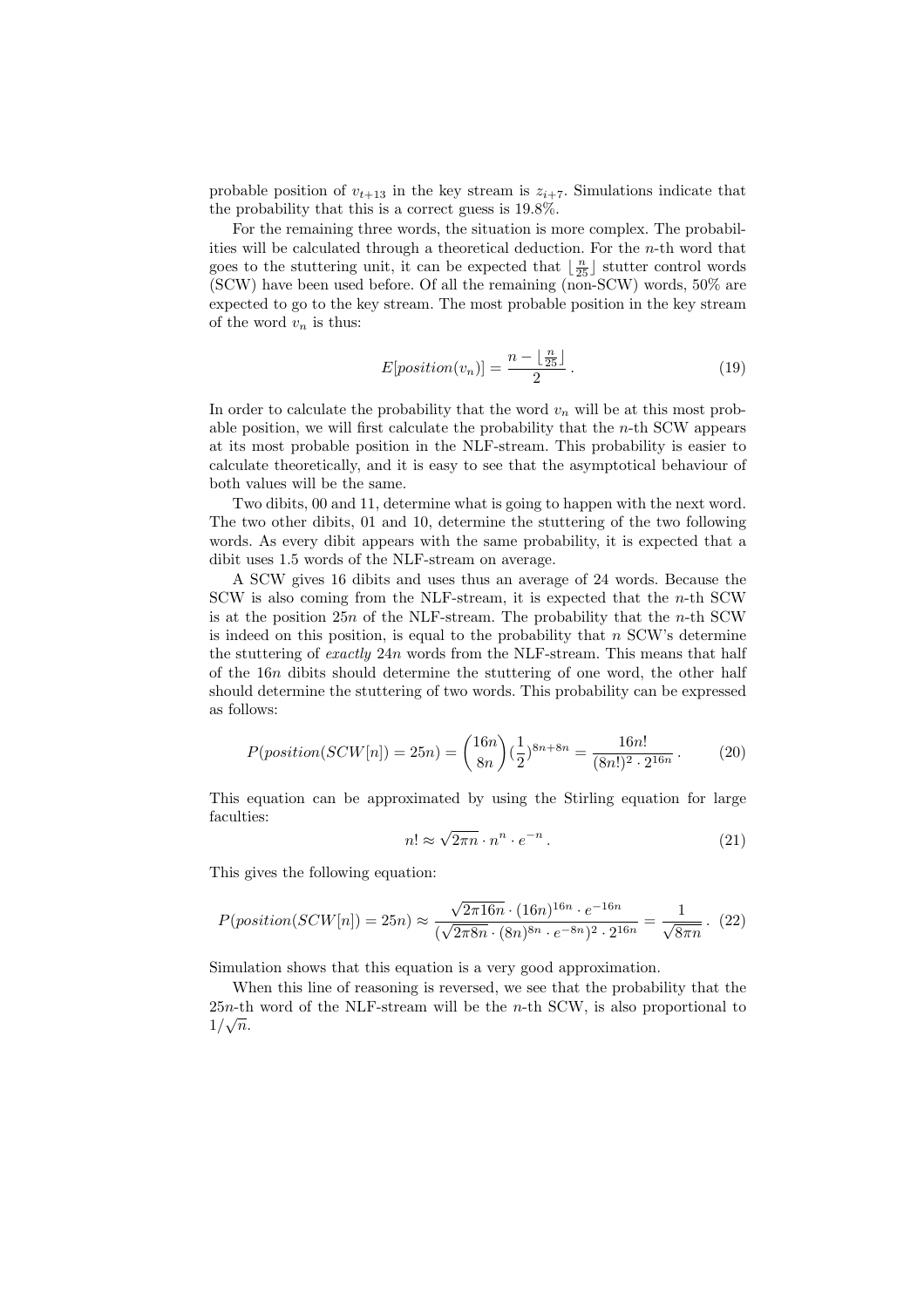The probability for the following words to be at their most probable position in the key stream will be similar. It can be written as:

$$
P(position(v_n) = \frac{n - \lfloor \frac{n}{25} \rfloor}{2}) = \frac{\lambda}{\sqrt{\frac{8\pi n}{25}}},
$$
\n(23)

where  $\lambda$  is a constant. Simulation shows that this hypothesis is indeed correct. From the simulations it follows that  $\lambda \simeq 0.84$ .

The probability that  $v_{4\cdot2^{32}-4}$ ,  $v_{15\cdot2^{32}-4}$ ,  $v_{17\cdot2^{32}-4}$  appear in the key stream at their most probable position can now be calculated with (23). These probabilities – given that the words before are present in the key stream at their most probable position – are  $2^{-17.3}$ ,  $2^{-18.0}$  and  $2^{-16.8}$  respectively.

The total probability  $p_0$  can now be calculated:

$$
p_0 = 0.217 \cdot 0.198 \cdot 2^{-17.3} \cdot 2^{-18.0} \cdot 2^{-16.8} = 2^{-56.6} \tag{24}
$$

With probability  $p_0$ ,  $v_{17.2^{32}-4}$ ,  $v_{15.2^{32}-4}$ ,  $v_{4.2^{32}-4}$ ,  $v_{13}$  and  $v_{11}$  are present in the key stream at their most probable position. They will appear in the key stream, XORed with  $0, C$  or  $C'$ . This will however not affect the distribution: we are considering the XOR of bit 29 and bit 30, and for  $C$  both bits are 1. Thus, for  $C, C'$  and for 0, the XOR of bit 29 and 30 is always zero, so the constant values are always eliminated. This yields the following for the calculation of the Chernoff information between the distribution of the key stream  $P<sub>Y</sub>$  and the uniform distribution  $P_U$ :

$$
C(P_Y, P_U) \approx p_0^2 \cdot C(P_W, P_U) = 2^{2 \cdot -56.6} \cdot 2^{-81.5} = 2^{-194.7} \,. \tag{25}
$$

 $P_W$  is the distribution of the NLF-stream. For an error probability of  $P_e$  =  $2^{-32}$  this means we need  $32 \cdot 2^{194.7} = 2^{199.7}$  samples. The attack requires  $2^{199.7}$ sequences of  $17 \cdot 2^{32}$  words from the key stream, this is a total of  $L = 2^{200} \ge$  $2^{199.7} + 17 \cdot 2^{32}$  words.

#### 4.2 Extending the Attack on Sober-t16 to Sober-t32

In [5], Ekdahl and Johansson present a distinguishing attack on the full SOBERt16 (with stuttering). As the paper mentions, the proposed methods are expected to be applicable against Sober-t32 as well, but no complexity expression is given due to computational limitations. In this section, we derive the expected complexity by making a number of (realistic) probabilistic assumptions.

Distributions. The distinguishing attack in [5] starts by approximating the equation of the NLF (5) of the cipher with a linear function and analyzing the distribution of the noise  $w_t$  for different values of K.

$$
v_t = \left[s_t \oplus s_{t+1} \oplus s_{t+6} \oplus s_{t+13} \oplus s_{t+16}\right] \oplus w_t = \Omega_t \oplus w_t \tag{26}
$$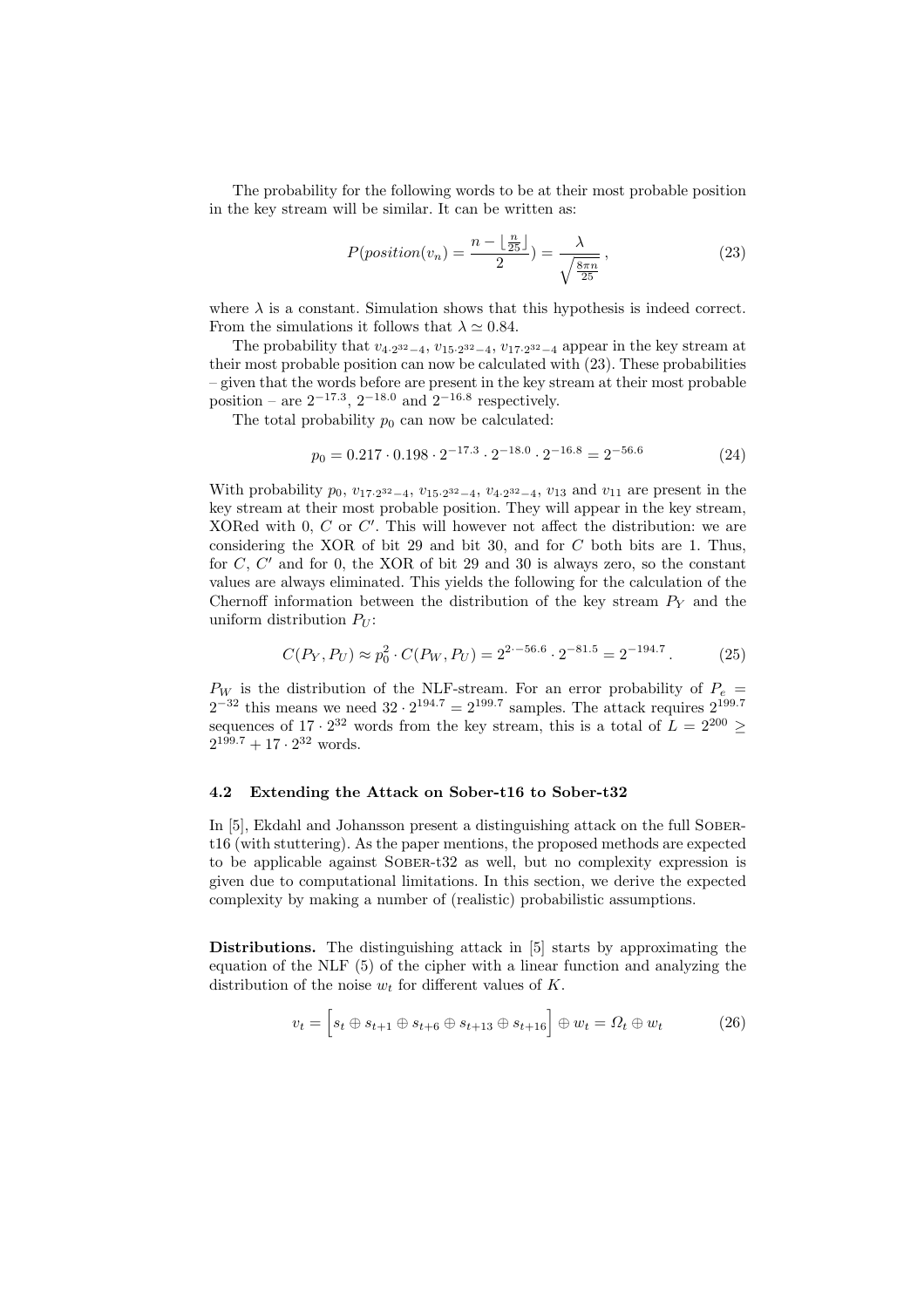In the case of SOBER-t16, the noise  $w_t$  can take on  $2^{16}$  values and the probability of each of these values can easily be estimated by simulations (in [5], an accurate estimation is obtained by taking  $2^{38}$  samples). A similar simulation for Sober-t32, however, would require an impractical amount of memory and a huge processing time. This motivates us to derive a complexity expression based on the average non-uniformity of  $w_t$ , instead of on its full distribution.

In the following,  $P_u(w) = p = 1/N = 2^{-32}$  stands for the uniform distribution,  $P_w(w) = p \cdot (1 + \epsilon_w(w))$  for the noise distribution and  $\sigma_{\epsilon_w}^2$  for the non-uniformity.

To estimate the non-uniformity of the noise distribution, we will now simulate  $\epsilon_w(w)$  for a limited number of values w and assume that these samples are representative for the full distribution.

A first straightforward way to find an estimate of  $\epsilon_w(w)$  for a given value of w would consist in randomly choosing n sets  $(s_t, s_{t+1}, s_{t+6}, s_{t+13}, s_{t+16})$ , computing  $w_t$  for each of them and analyzing the frequency at which  $w_t$  equals w.

However, in order to speed up the convergence, we will follow a somewhat different approach. We first uniformly choose n sets  $(s_t, s_{t+1}, s_{t+6}, s_{t+16})$  and compute

$$
a_{t} = (f_{w}(s_{t} \boxplus s_{t+16}) \boxplus s_{t+1} \boxplus s_{t+6}) \oplus K
$$
 (27)

$$
b_t = s_t \oplus s_{t+1} \oplus s_{t+6} \oplus s_{t+16}.
$$
\n
$$
(28)
$$

Then for each set we count the number of  $s_{t+13}$  for which

$$
w_t = (a_t \boxplus s_{t+13}) \oplus (b_t \oplus s_{t+13}) = w . \tag{29}
$$

This number can directly be derived from the bits of  $a_t$  and  $b_t$ , i.e., it is not needed to run through all possible values of  $s_{t+13}$ . The estimation for  $\epsilon_w(w)$ obtained this way is expected to converge more rapidly, as each step takes into account  $2^{32}$  possible values for  $(s_t, s_{t+1}, s_{t+6}, s_{t+13}, s_{t+16})$ . In case  $a_t$  and  $b_t$  were uncorrelated and uniformly distributed, one would find that

error = 
$$
\sqrt{\frac{\left(\frac{3}{4}\right)^{32}}{p \cdot n}} \approx \frac{1}{\sqrt{2^{13} \cdot p \cdot n}}
$$
. (30)

For both SOBER-t16 and SOBER-t32, we performed the simulations for different values of  $K$  and different sets of 256 consecutive  $w$ . From the estimated values of  $\epsilon_w(w)$ , we calculated the non-uniformity  $\sigma_{\epsilon_w}^2$ . Eventually, the minimal and average non-uniformity were found to be  $2^{-10}$  and  $2^{-8}$  for SOBER-t16 and  $2^{-9}$  and  $2^{-7}$  for SOBER-t32.

Combining Distributions. In the next step of the attack described in [5], different shifted versions of  $w_t$  are combined in order to eliminate the unknown LFSR words  $s_t$ .

$$
W_t = w_{t+17} \oplus w_{t+15} \oplus w_{t+4} \oplus \alpha \cdot w_t. \tag{31}
$$

Next, we need to calculate the non-uniformity of the full noise  $W_t$ . In Appendix C, a general expression for the non-uniformity of  $z = x \oplus y$  given  $\sigma_{\epsilon_x}^2$  and  $\sigma_{\epsilon_y}^2$  is derived.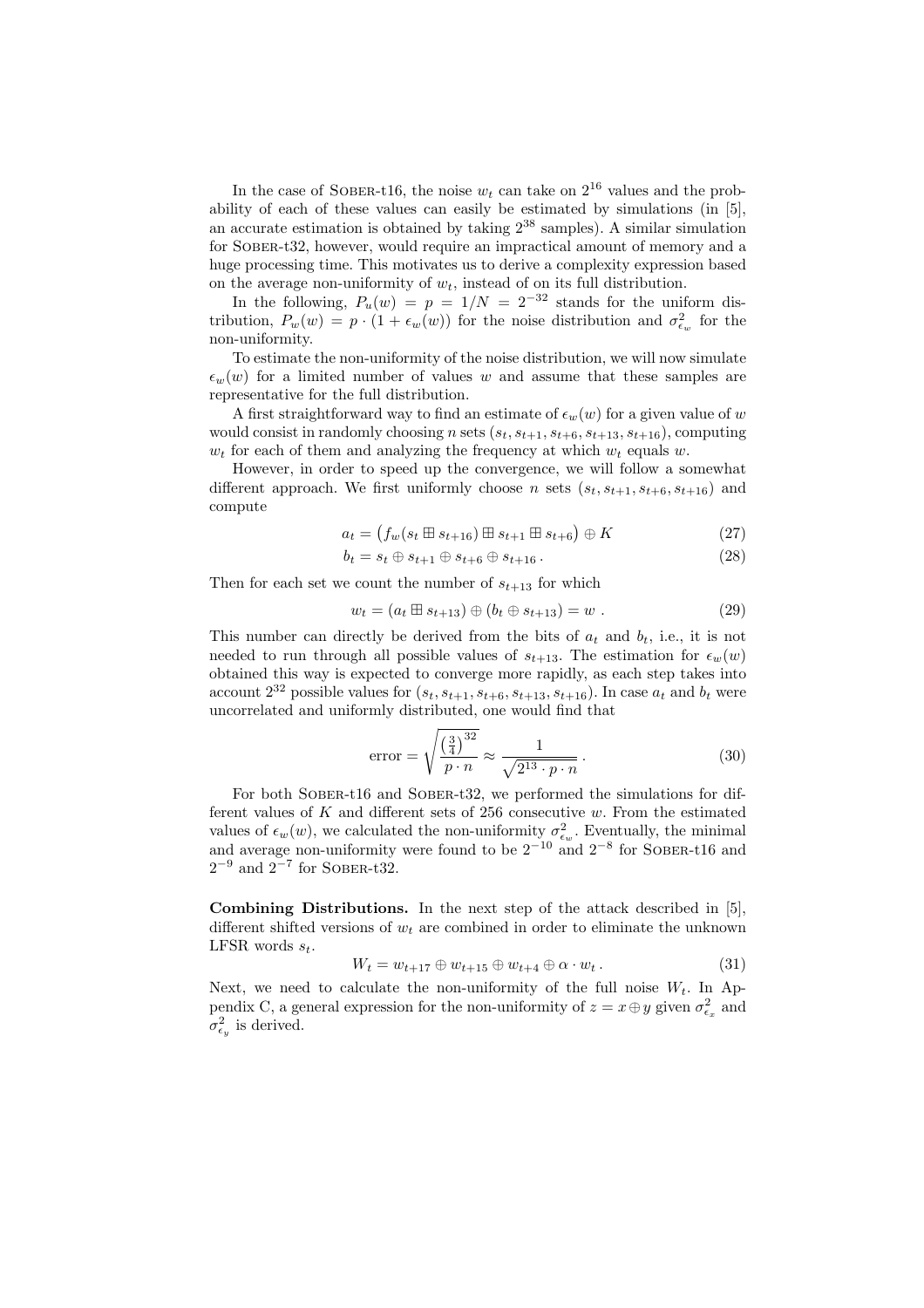Distinguishing Distributions: Chernoff Information. The number of samples required to distinguish a distribution  $P_x(x)$  from the uniform distribution is determined by the Chernoff information [5]. This quantity can easily be derived from the non-uniformity  $\sigma_{\epsilon_x}^2$ :

$$
-\log_2 \sum_x \sqrt{P_x(x) \cdot p} = -\log_2 \frac{1}{N} \sum_x \sqrt{1 + \epsilon_x(x)}
$$
(32)

$$
\approx -\log_2 \frac{1}{N} \sum_x \left[ 1 + \frac{1}{2} \cdot \epsilon_x(x) - \frac{1}{8} \cdot \epsilon_x(x)^2 \right] \tag{33}
$$

$$
= -\log_2\left(1 - \frac{1}{8} \cdot \sigma_{\epsilon_x}^2\right) \approx \frac{1}{8 \cdot \ln 2} \cdot \sigma_{\epsilon_x}^2. \tag{34}
$$

Complexity of the Attack on Sober-t32. Using the formulae in the previous sections we are now able to estimate the complexity of a distinguishing attack on Sober-t32.

– From the simulated approximation for the minimal non-uniformity of the noise  $w_t$ , 2<sup>-9</sup>, we can find the expected non-uniformity of the full noise  $W_t$ by using  $(51)$  and  $(52)$ :

$$
\sigma_{\epsilon_W}^2 \approx \frac{3}{N^3} \cdot \left(\sigma_{\epsilon_w}^2\right)^4 \approx 2^{-130} \,. \tag{35}
$$

To derive this result, the last two sums of the expression  $W_t = (w_{t+17} \oplus$  $w_{t+15} \oplus (w_{t+4} \oplus \alpha \cdot w_t)$  are considered to be sums of independent distributions. The stuttering adds an additional unknown constant  $C_t$  to the noise  $W_t$ . This constant can be written as  $C_t = c_{t+17} \oplus c_{t+15} \oplus c_{t+4} \oplus \alpha \cdot c_t$  with

 $c_t \in \{0, C, C'\}$ . Assuming that all 12 possible values of  $C_t$  are equiprobable (which is the worst case), we find  $\sigma_{\epsilon_C}^2 \approx N/12$  and

$$
\sigma_{\epsilon_{W\oplus C}}^2 \approx \frac{1}{12} \cdot \sigma_{\epsilon_W}^2 \approx 2^{-134} \,. \tag{36}
$$

– As explained in [5], we will only get this non-uniform distribution if we made correct guesses for the positions of the  $w_t$  in the key stream. Simulations show that this happens with a probability  $p_0 = 2^{-5.5}$ . The final non-uniformity will therefore be reduced to:

$$
\sigma_{\epsilon}^2 \approx p_0^2 \cdot \sigma_{\epsilon_{W\oplus C}}^2 \approx 2^{-145} \,. \tag{37}
$$

– In order to obtain a sufficiently small probability of error (say 2<sup>−</sup><sup>16</sup>), even after applying the distinguisher for all  $2^{32}$  possible values of K, we need a stream of at least 48 times the inverse of the Chernoff information. This yields the final complexity:

$$
48 \cdot \frac{8 \cdot \ln 2}{\sigma_{\epsilon}^2} \approx 2^{153} \,. \tag{38}
$$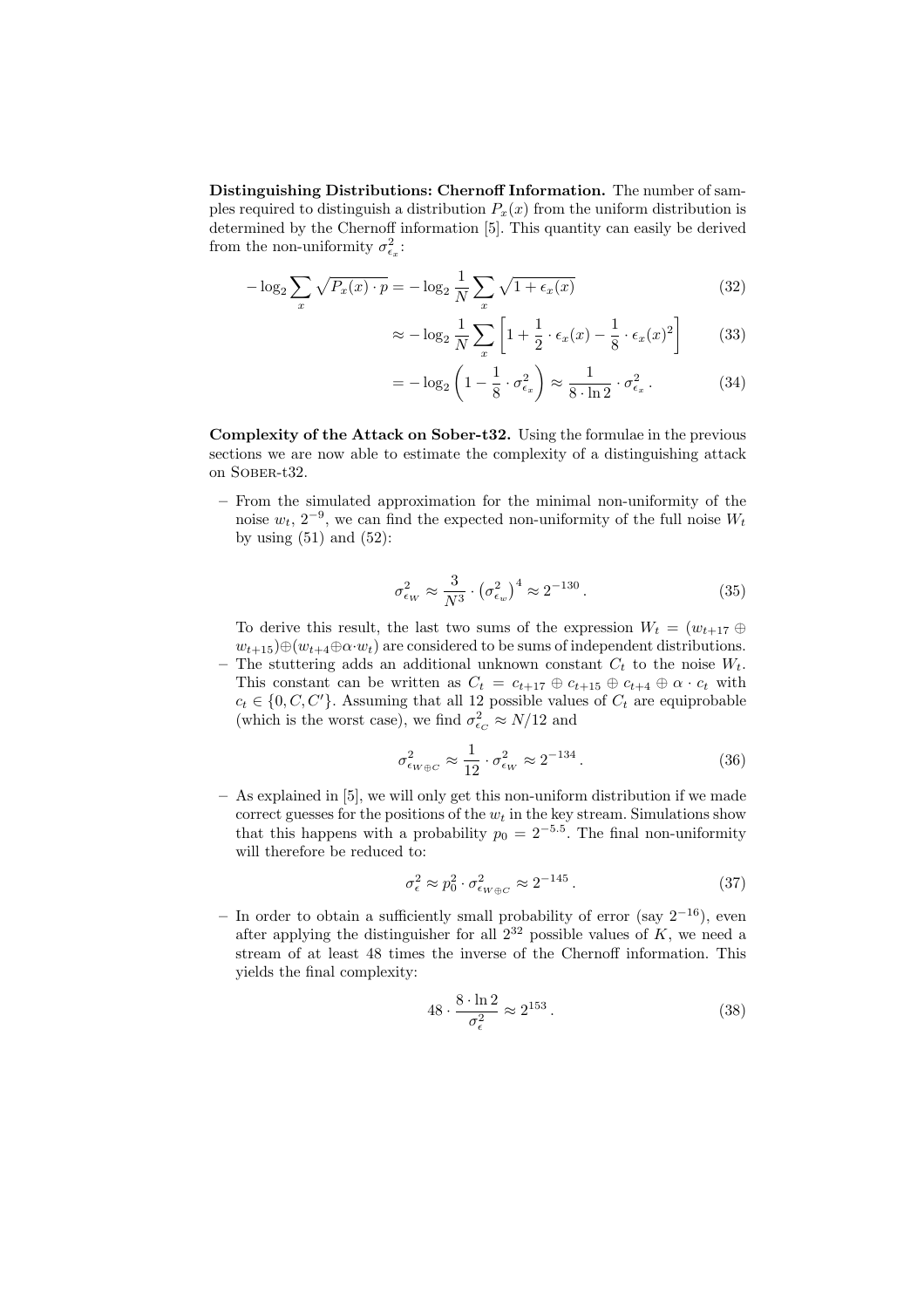#### 5 Conclusion

In this paper, some new attacks on SOBER-t32 have been presented.

A first attack is a  $2^{252.21}$  Guess and Determine attack on unstuttered SOBERt32. This attack is due to a probabilistic property of the t-class of stream ciphers found in their S-box construction: The relationship between 8 bits in and 8 bits out is not diffused to other positions in the word. Even a cyclic shift at the end of the S-box would have destroyed the attack. In order to prevent similar attacks, we suggest that in word-based LFSRs, the NLF should implicate the whole word, and not just a part of the word as in SOBER-t. Then the attacker will not gain any profit by guessing some bits of the words.

Stuttering prevents the attack - not so much by the uncertainty it introduces as by the fact that consecutive words don't appear in the key stream. In fact, a timing attack [7] on the stuttering can reveal a long sequence of consecutive words that are not eliminated, thus enabling the GD-attack described above (see [8]).

Next, two ways of mounting distinguishing attacks on full SOBER-t32 have been elaborated. Both attacks are based on the attacks described in [5]. The first attack is an adaptation of the attack on unstuttered Sober-t32, such that it also works on full Sober-t32. This attack could distinguish the Sober-t32 key stream from a uniform source with about  $2^{200}$  output words. The second attack extends the attack on full Sober-t16 to full Sober-t32. This attack could distinguish the SOBER-t32 key stream from a uniform source with about  $2^{153}$ output words. Furthermore, these distinguishing attacks show that the stuttering cannot frustrate all attacks requiring vast amounts of key stream. The stuttering unit is however very expensive as it lowers the performance of the cipher by 52%. We would thus not recommend the usage of such parts in stream ciphers.

The attacks described are only possible theoretically. However, they are more efficient than exhaustive key search. This implies that Sober-t32 does not offer the security required by the NESSIE competition.

## References

- 1. P. Hawkes and G. Rose, Primitive Specification and Supporting Documentation for Sober-t32 Submission to NESSIE, Proceedings of the First Open NESSIE Workshop, 2000.
- 2. New European Schemes for Signature, Integrity and Encryption, http://www.cryptonessie.org
- 3. D. Bleichenbacher, S. Patel and W. Meier, Analysis of the SOBER stream cipher, TIA contribution TR45.AHAG/99.08.30.12, 1999.
- 4. C. De Cannière, Guess and Determine Attack on SOBER, NESSIE report NES/DOC/KUL/WP5/010/a, 2001.
- 5. P. Ekdahl and T. Johansson, Distinguishing Attacks on Sober-t16 and t32, Fast Software Encryption 2002, LNCS 2365, J. Daemen, V. Rijmen, Eds., Springer-Verlag, pp. 210-224, 2002.
- 6. T. Herlestam, On Functions of Linear Shift Register Sequences, Eurocrypt 85, LNCS 219, F. Pichler, Ed., Springer-Verlag, pp. 119-129, 1985.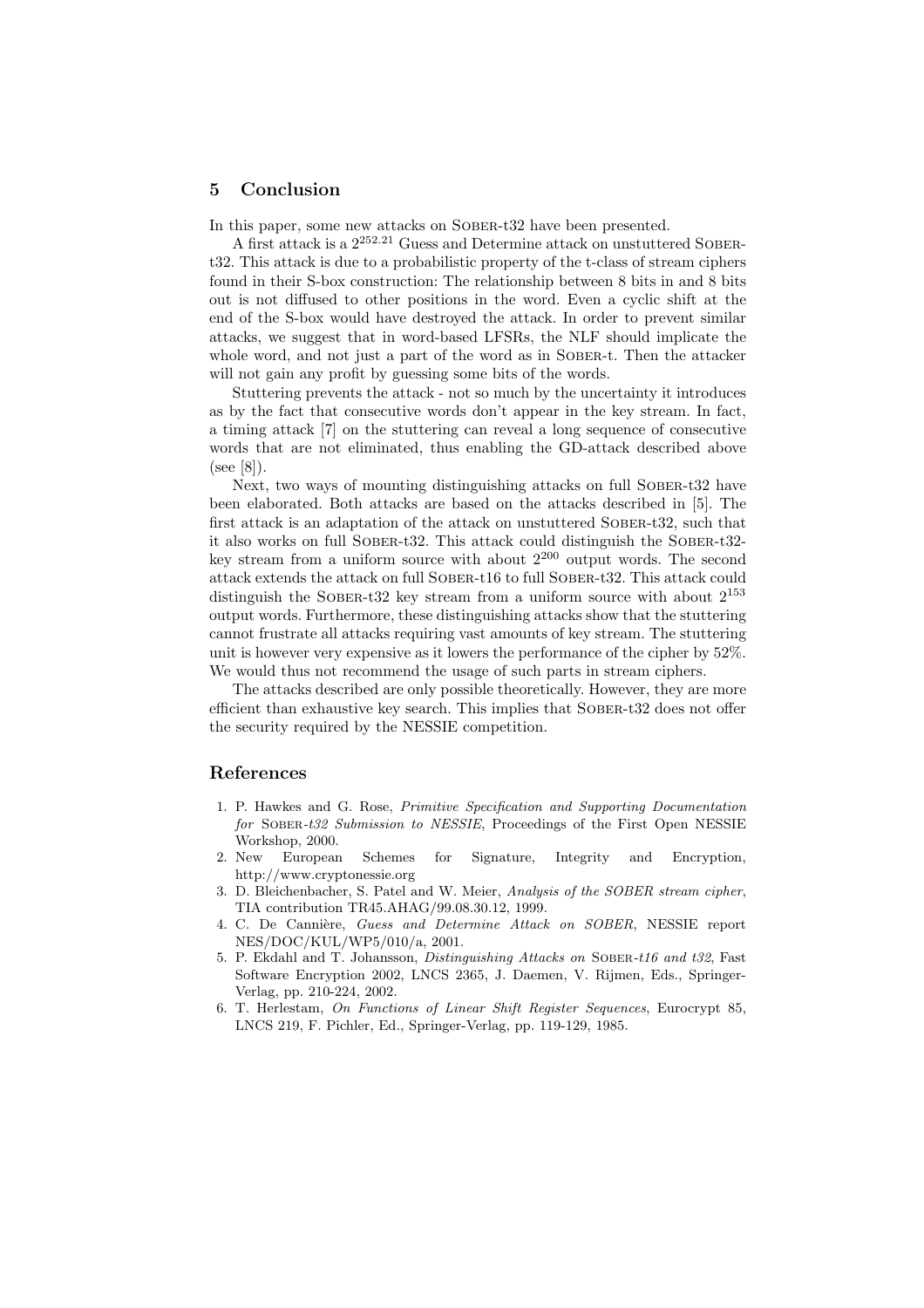- 7. M. Schafheutle, A First Report on the Stream Ciphers Sober-t16 and Sober-t32, NESSIE document NES/DOC/SAG/WP3/025/02, NESSIE, 2001.
- 8. J. Lano and G. Peeters, Cryptanalyse van NESSIE kandidaten (Dutch), Master's Thesis, K.U. Leuven, May 2002.
- 9. N. Courtois, A. Klimov, J. Patarin, A. Shamir, Efficient Algorithms for Solving Overdefined Systems of Multivariate Polynomial Equations, Eurocrypt 2000, LNCS 1807, B. Preneel, Ed., pp. 392-407, Springer-Verlag, 2000.
- 10. N. Courtois and J. Pieprzyk, Cryptanalysis of Block Ciphers with Overdefined Systems of Equations, Cryptology ePrint Archive, Report 2002/044, http://eprint.iacr.org, 2002.

### A Calculating the Entropy of the Carry Bits

In the following,  $p_i^j$  (and also  $q_i^j$  and  $r_i^j$ ) stands for: the probability that the value of the carry bit to the  $i$ -th bit is equal to j. The bits are numbered from least to most significant. Bit 0 is the least significant bit, bit 31 is the most significant bit. The notations  $p_i^j$ ,  $q_i^j$  and  $r_i^j$  are used to distinguish between the three different scenarios which are discussed below:

- Two random 32-bit words are added. One can see that  $p_1^0$  equals  $\frac{3}{4}$ , and that  $p_1^1$  equals  $\frac{1}{4}$ . The values of the subsequent carry bits can be obtained with the following recursion:

$$
\begin{cases} p_{i+1}^0 = \frac{3}{4} \cdot p_i^0 + \frac{1}{4} \cdot p_i^1 \\ p_{i+1}^1 = \frac{1}{4} \cdot p_i^0 + \frac{3}{4} \cdot p_i^1 \end{cases} \tag{39}
$$

The values of  $p_i^0$  and  $p_i^1$  can now be calculated for all *i*. Both values converge rapidly to  $\frac{1}{2}$ . For  $i = 24$ , the carry bit of interest here, this is a very good approximation.

The entropy H for this carry value is thus:

$$
H = -\sum p^i \cdot \log(p^i) = -\frac{1}{2}\log(\frac{1}{2}) - \frac{1}{2}\log(\frac{1}{2}) = 1
$$
 (40)

The carry bit  $o_1$  corresponds to this case. The entropy of the carry bit  $o_1$ is 1.

– Now three words are added up. The carry value can now be 0, 1 or 2. The probabilities for the first carry value are  $q_1^0 = \frac{1}{2}$ ,  $q_1^1 = \frac{1}{2}$  and  $q_1^2 = 0$ , and the recursion formula is:

$$
\begin{cases}\nq_{i+1}^{0} = \frac{1}{2} \cdot q_i^{0} + \frac{1}{8} \cdot q_i^{1} \\
q_{i+1}^{1} = \frac{1}{2} \cdot q_i^{0} + \frac{3}{4} \cdot q_i^{1} + \frac{1}{2} \cdot q_i^{2} \\
q_{i+1}^{2} = \frac{1}{8} \cdot q_i^{1} + \frac{1}{2} \cdot q_i^{2}\n\end{cases}
$$
\n(41)

For increasing i, the values converge rapidly towards  $q^0 = \frac{1}{6}, q^1 = \frac{2}{3}$  and  $q^2 = \frac{1}{6}.$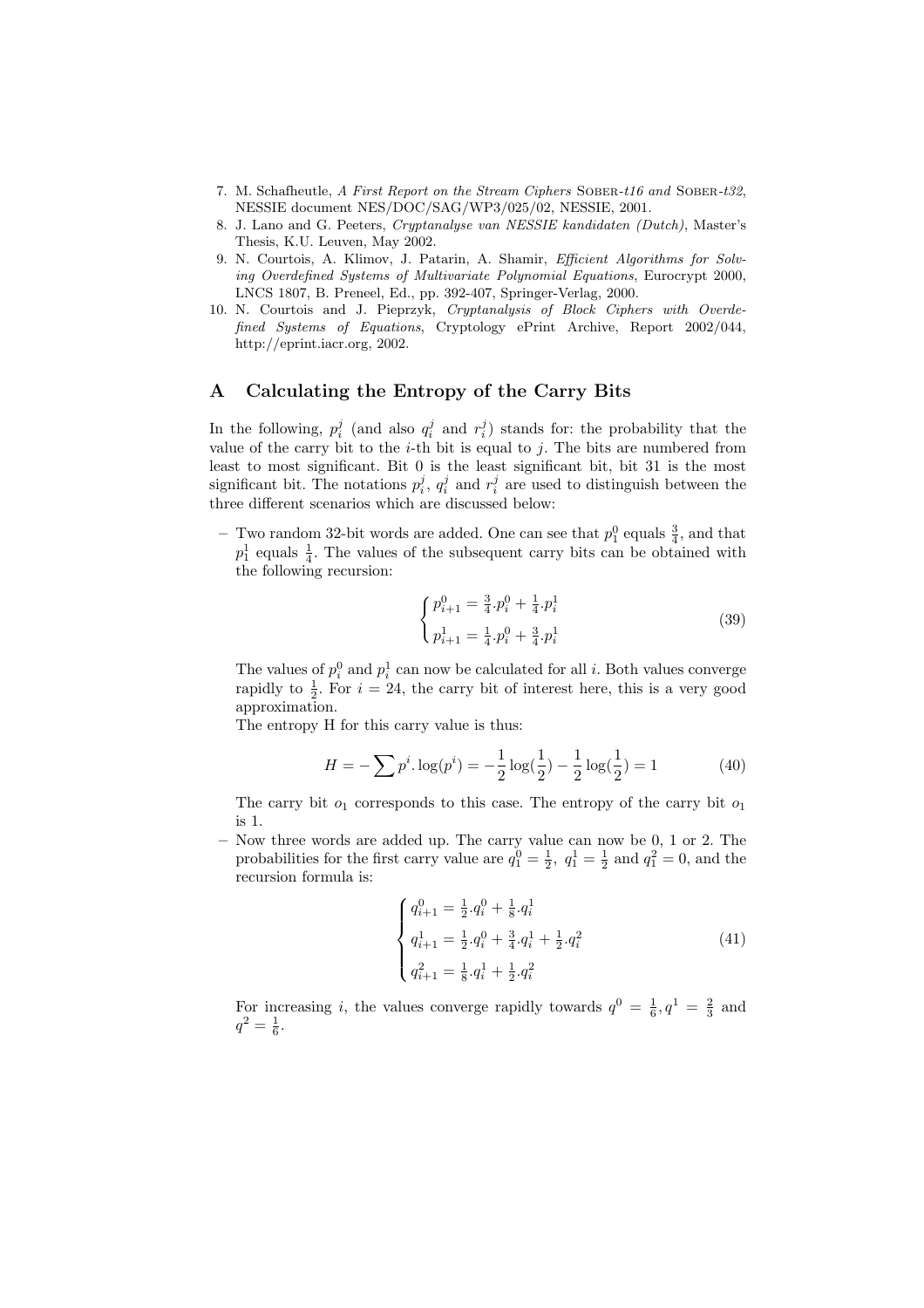The entropy H converges thus towards the value:

$$
H = -\sum q^{i} \cdot \log(q^{i}) = -\frac{1}{6}\log(\frac{1}{6}) - \frac{2}{3}\log(\frac{2}{3}) - \frac{1}{6}\log(\frac{1}{6}) = 1.25
$$
 (42)

– In a third scenario, we consider the carry value for the sum  $((x+u) \oplus C)+z+u$ . As an extra constraint, all bits of  $C$  that are more significant (i.e. more to the left) than the carry value considered must be zero. It can be seen that this case is a combination of the two previously considered cases: the total carry value is the sum of the carry value from the addition of two words  $(x)$ and y) and of the carry value from the addition of three words  $(x + y \oplus C,$  $z$  and  $u$ ). It is then easy to see that the probabilities converge towards the following values:

$$
\begin{cases}\nr^0 = p^0 \cdot q^0 = \frac{1}{2} \cdot \frac{1}{6} = \frac{1}{12} \\
r^1 = p^0 \cdot q^1 + p^1 \cdot q^0 = \frac{1}{2} \cdot \frac{2}{3} + \frac{1}{2} \cdot \frac{1}{6} = \frac{5}{12} \\
r^2 = p^0 \cdot q^2 + p^1 \cdot q^1 = \frac{1}{2} \cdot \frac{1}{6} + \frac{1}{2} \cdot \frac{2}{3} = \frac{5}{12} \\
r^3 = p^1 \cdot q^2 = \frac{1}{2} \cdot \frac{1}{6} = \frac{1}{12}\n\end{cases} \tag{43}
$$

The entropy H converges thus towards the following value.

$$
H = -\sum r^{i} \cdot \log(r^{i}) = -\frac{1}{12} \log(\frac{1}{12}) - \frac{5}{12} \log(\frac{5}{12}) - \frac{5}{12} \log(\frac{5}{12}) - \frac{1}{12} \log(\frac{1}{12}) = 1.65
$$
\n
$$
\frac{(44)}{12}
$$

The carry value  $o_2$  corresponds to this case. The entropy of the carry value  $o_2$ is 1.65.

# B Using Multivariate Quadratic Equations

By knowing the MSB of the words of the LFSR, we have eliminated the main non-linearity in the algorithm. A consequence is that the equation (9) in the least significant bit is completely linear, a fact that has been exploited above.

For the 23 other bits, the equations will be similar to this equation, but some carry bits will appear in these equations. This is the only (small) non-linearity in the system. These carry bits do not represent new unknowns as they can be written as the product of bits. We can write the following bitwise equations for each  $v_t^i$  for i going from 1 to 23 (and similarly for  $v_{t+1}, \ldots v_{t+k}$ :

$$
\begin{cases}\nv_t^i = SBOX^i + s_t^i + s_{t+16}^i + ca_t^i + s_{t+1}^i + s_{t+6}^i + cb_t^i + K^i + s_{t+13}^i + cc_t^i \\
ca_t^i = s_t^{i-1} \cdot s_{t+16}^{i-1} + s_t^{i-1} \cdot ca_t^{i-1} + s_{t+16}^{i-1} \cdot ca_t^{i-1} \\
cb_t^i = \dots \\
cc_t^i = \dots\n\end{cases}
$$
\n(45)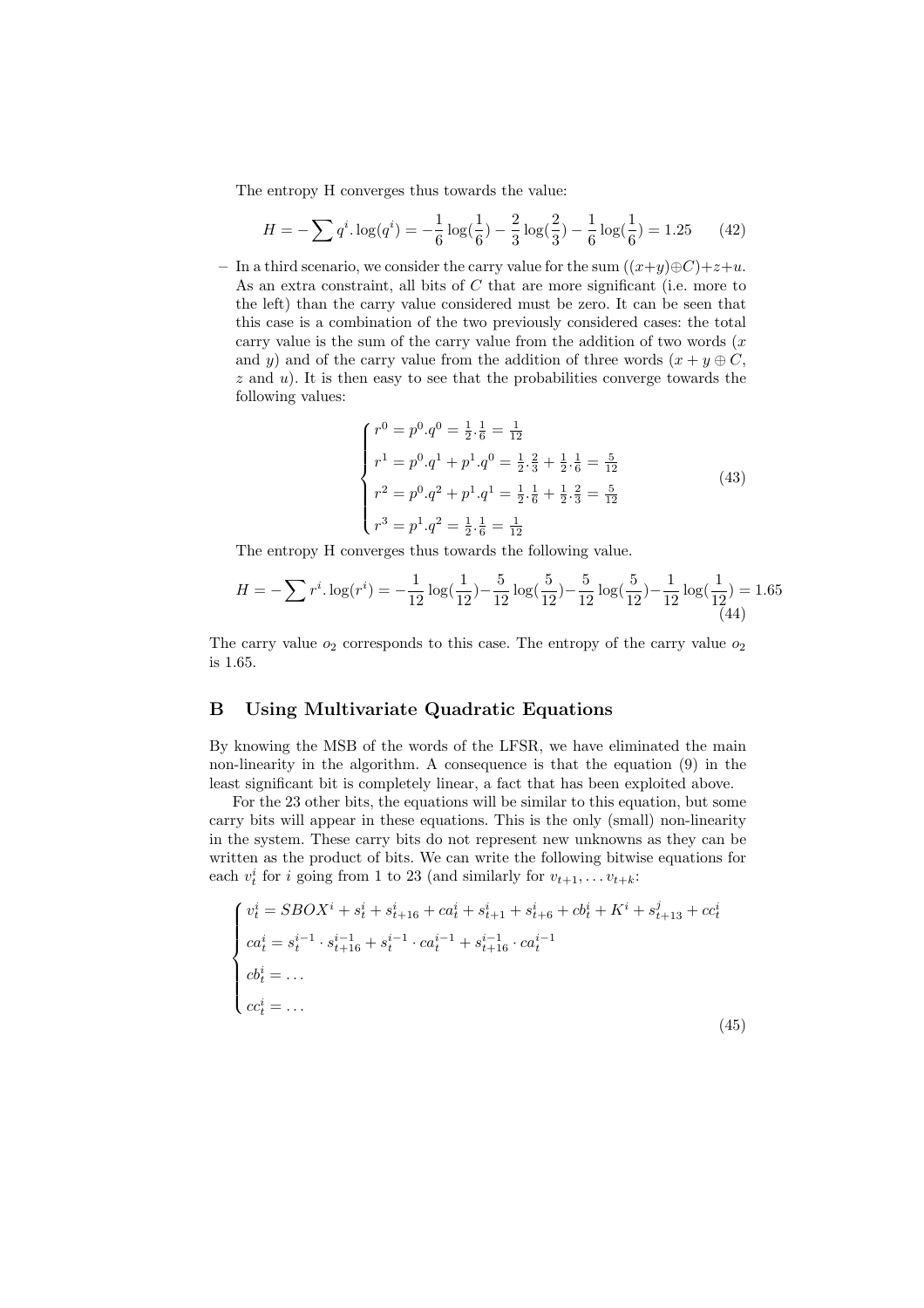We have introduced  $3 \cdot 23 \cdot (k+1)$  new unknowns and  $4 \cdot 23 \cdot (k+1)$  new equations. In order to have enough equations we need:

 $33 \cdot k + 1 + 4 \cdot 23 \cdot (k+1) \geq 24 \cdot (17+k) + 24 + 3 \cdot 23 \cdot (k+1) \Longleftrightarrow k \geq 12.75$ . (46)

So we can now consider all possible number of iterations beginning with 13. The more iterations we will use, the more our system will be overdefined. The so-called  $XL[9]$  and  $XSL$  techniques $[10]$  can be used to solve this system. This may lead to a more efficient attack. However, the complexity of these algorithms is not well understood and may be clarified in future research.

# C Calculating the Non-Uniformity of the Sum of Distributions

### C.1 The Sum of Two Independent Distributions

Let  $x$  an  $y$  be drawn from two independent distributions with non-uniformity  $\sigma_{\epsilon_x}^2$  and  $\sigma_{\epsilon_y}^2$ .

$$
P_x(x) = p \cdot \left(1 + \epsilon_x(x)\right) \tag{47}
$$

$$
P_y(y) = p \cdot \left(1 + \epsilon_y(y)\right). \tag{48}
$$

The distribution of  $z = x \oplus y$  can be written as:

$$
P_z(z) = \sum_{x \oplus y = z} P_x(x) \cdot P_y(y) \tag{49}
$$

$$
= p \cdot (1 + \epsilon_z(z)). \tag{50}
$$

Exploiting the fact that the sum of all  $\epsilon$  equals zero and that the distributions of  $x$  and  $y$  are independent, we obtain:

$$
E(\sigma_{\epsilon_z}^2) = \frac{1}{N} \sum_z E(\epsilon_z(z)^2)
$$
  
=  $\frac{1}{N} \sum_z E\left(\left[p^{-1} \cdot \sum_{x \oplus y=z} P_x(x) \cdot P_y(y) - 1\right]^2\right)$   
=  $\frac{1}{N} \sum_z E\left(\left[\frac{1}{N} \sum_x \epsilon_x(x) + \frac{1}{N} \sum_y \epsilon_y(y) + \frac{1}{N} \sum_{x \oplus y=z} \epsilon_x(x) \cdot \epsilon_y(y)\right]^2\right)$   
=  $\frac{1}{N} \sum_z E\left(\left[\frac{1}{N} \sum_{x \oplus y=z} \epsilon_x(x) \cdot \epsilon_y(y)\right]^2\right)$   
=  $\frac{1}{N} \sum_z \left[\frac{1}{N} \sum_x E(\epsilon_x(x) \cdot \epsilon_x(x \oplus d)) \cdot \frac{1}{N} \sum_y E(\epsilon_y(y) \cdot \epsilon_y(y \oplus d))\right].$